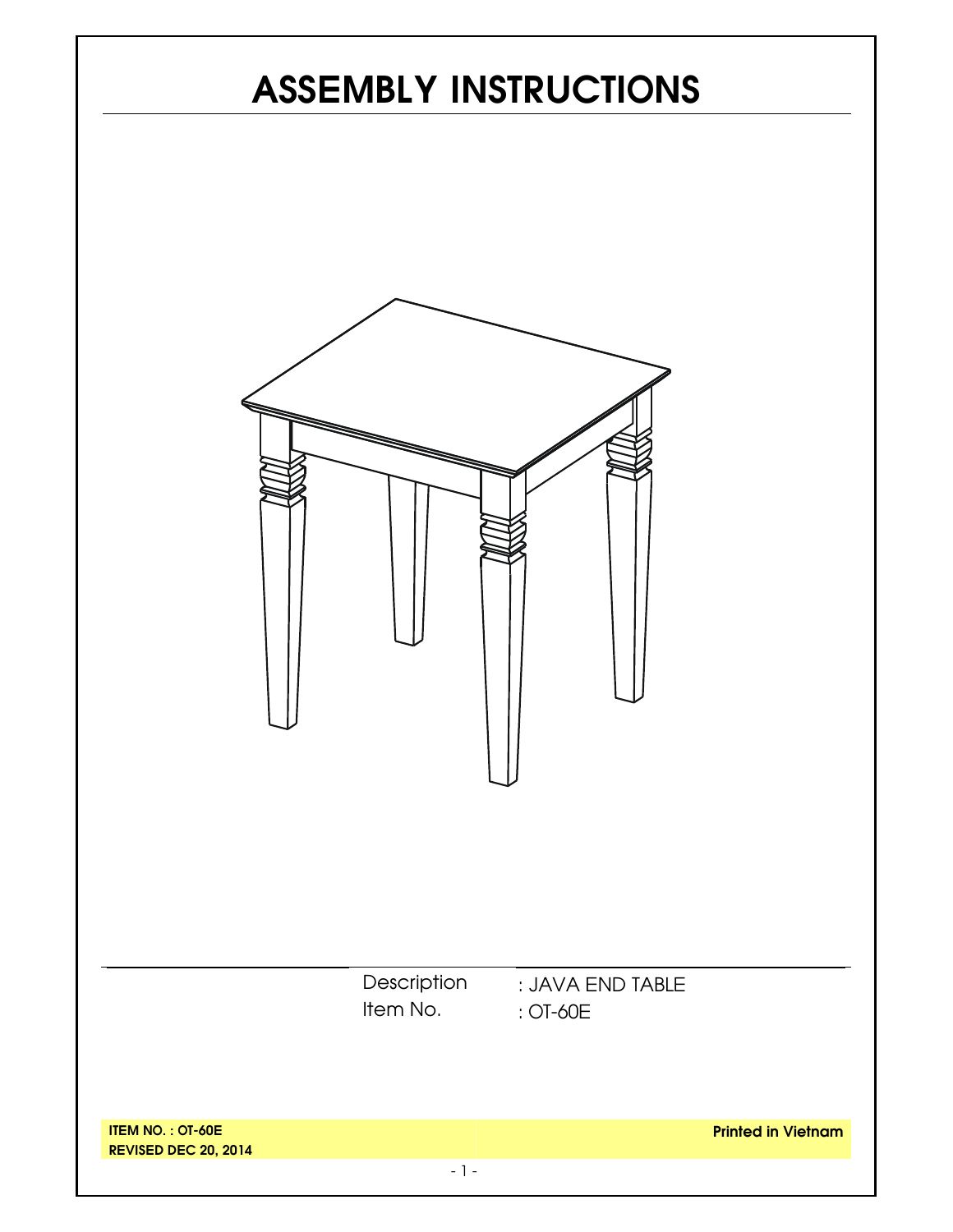## **BEFORE ASSEMBLY**

Thank you for purchasing this quality product. This product has been designed for easy assembly and constructed for durability. All parts were checked prior to packaging to insure quality. Prior to beginning assembly, however, make sure all parts and hardware are included and free of obvious defect. If a part is missing or defective, please contact the store where purchased. If hardware is missing, or you need help with assembly, please call toll free 888-944-8396.

#### **IMPORTANT NOTE:**

- Place all wooden parts on a clean and smooth surface such as a rug or carpet to avoid the parts from being scratched.
- Remove all wrapping material, including staples & packing straps before you start to assemble.
- DO NOT tighten all screws and bolts until completely assembled.
- Keep all hardware parts out of reach of children.

#### **WARNING:**

Long exposure to rubber or soft plastic may cause a chemical reaction and damage the finish of your table. Protect the surface of the table with cloth if you are using any product with rubber feet or base.

### **PARTS LIST**

When unpacking, please carefully not to discard any parts with the packaging. Before continuing, please make sure you have all of the following parts:

| <b>NO</b> | Description | $Q'$ ty | Sketch                | <b>NO</b> | Description | $Q'$ ty | Sketch |
|-----------|-------------|---------|-----------------------|-----------|-------------|---------|--------|
| A         | Top         |         | ≏<br>000<br> 000<br>₩ | B         | Leg         | 4       | iol    |

### **HARDWARE LIST**

When unpacking, please carefully not to discard any parts with the packaging. Before continuing, please make sure you have all of the following hardware :

| <b>NO</b>                                                                           | <b>Description</b>                       | $Q'$ ty | <b>Sketch</b>                                                                                                            | <b>NO</b>      | <b>Description</b>                       | Q'ty | Sketch |  |  |  |
|-------------------------------------------------------------------------------------|------------------------------------------|---------|--------------------------------------------------------------------------------------------------------------------------|----------------|------------------------------------------|------|--------|--|--|--|
|                                                                                     | <b>Bolt</b><br>(M8x60mm)                 | 8       | $\begin{tabular}{ c c c c } \hline \quad \quad & \quad \quad & \quad \quad & \quad \quad \\ \hline \end{tabular}$<br>(o) | $\overline{2}$ | Flat washer<br>$(\Phi$ 8.5x $\Phi$ 19mm) | 8    |        |  |  |  |
| 3                                                                                   | Lock washer<br>$(\Phi$ 8.5x $\Phi$ 13mm) | 8       |                                                                                                                          | 4              | Allen Key<br>(4x80mm)                    |      |        |  |  |  |
| <b>ITEM NO.: OT-60E</b><br><b>Printed in Vietnam</b><br><b>REVISED DEC 20, 2014</b> |                                          |         |                                                                                                                          |                |                                          |      |        |  |  |  |
| $-2-$                                                                               |                                          |         |                                                                                                                          |                |                                          |      |        |  |  |  |